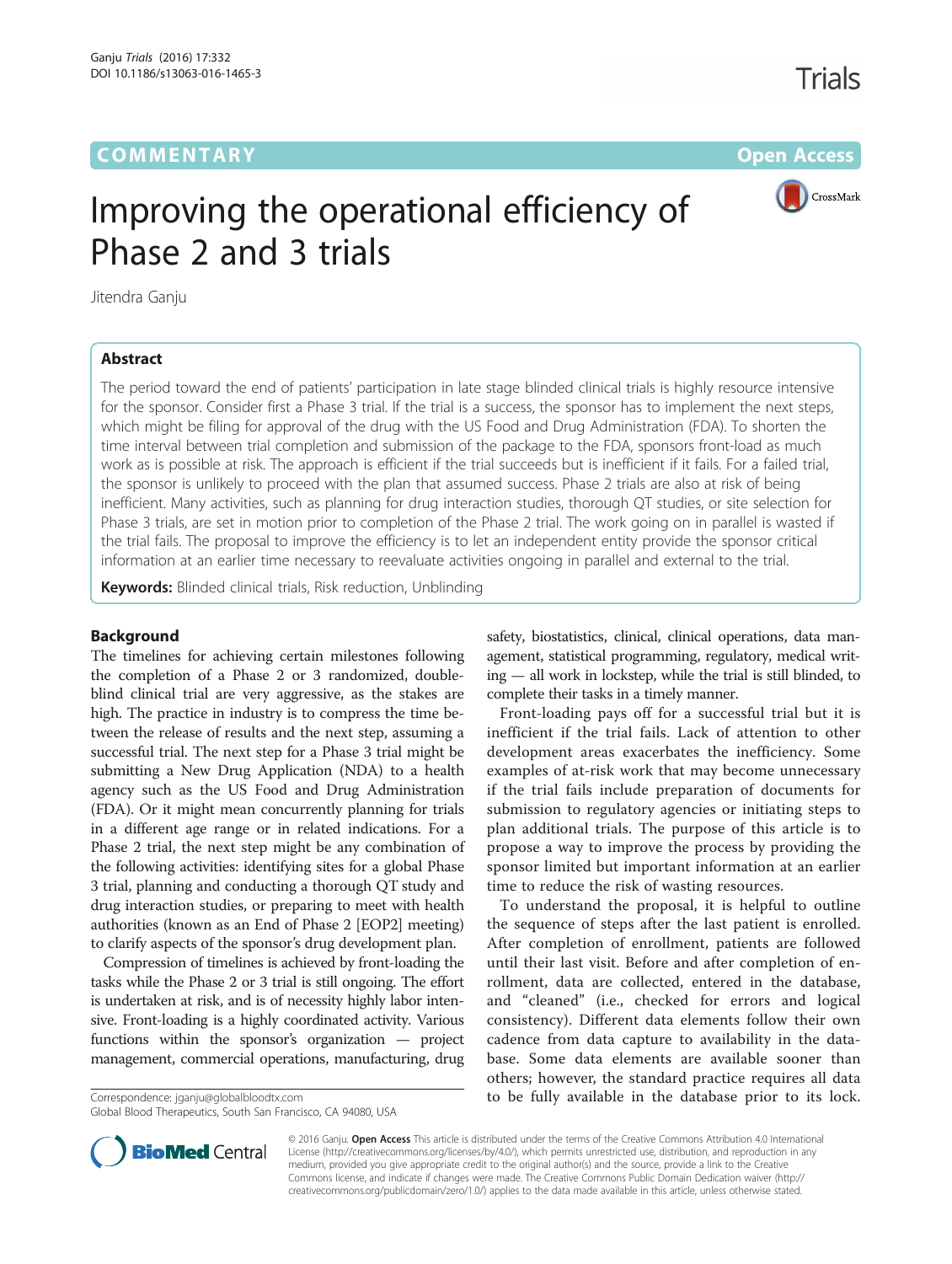The different data elements fall into the following broad categories:

- Safety data, which come from different sources including reports of adverse events by the investigators, results from central and local laboratories, and electrocardiograms
- Efficacy data on the primary and secondary endpoints, which also come from different sources. Examples include: patient-reported outcomes (e.g., disability index, quality of life questionnaires), assessment made by the patient's site staff (e.g., signs and symptoms), and adjudicated endpoints (e.g., stroke or myocardial infarction)
- Other data such as medical history, demographics, and concomitant medications

After the database is locked, the study is unblinded. By unblinding after database lock, we mean the release of unblinded study results. The time interval between availability of almost all or all data and unblinding varies by therapeutic area and other factors, ranging from one month to several months.

The proposal to improve the operational efficiency will benefit trials with a large time window between data availability and unblinding. An example of such a trial is a global, endpoint-adjudicated, event-driven trial. Eventdriven trials have a common closure date; that is, the final visit is approximately the same for all trial patients in calendar time. The final visit occurs after accrual of the requisite number of events and achieving of the protocol-stipulated minimum trial size and minimum duration of follow-up. Projecting when the final visit will occur helps to determine the final visit date. Estimating the timing of the final event and arranging for (approximately) the same final visit date across all global sites is complex and takes time to execute. Further, the endpoint information provided by non-English speaking sites has to be translated into English and then sent to an endpoints committee who meet at scheduled times to determine the absence or occurrence of an event. These steps usually mean that the time window between availability of almost all the data on the endpoint and database lock is large.

What information to release to the sponsor, the timing, and the benefit are explained next.

## Main text

## The information given the sponsor

What information must the sponsor receive? The recommendation is a restricted version of the result on the primary efficacy endpoint, such as whether a certain condition is met. The condition proposed is if the  $p$  value for the primary endpoint, denoted  $p$ , exceeds a

certain prespecified threshold  $p_1$ . The actual value of  $p$  is not provided. All the sponsor is told is whether  $p > p_1$ . We call this the "high level analysis." The method of analysis to calculate  $p$  is the same as the one described in the statistical analysis plan.

The choice of  $p_1$  is important. The idea is to select a value such that if  $p > p_1$ , it is understood that the trial has failed with respect to the primary endpoint.  $p_1$  should be large enough that  $p \leq p_1$  does not suggest success but not so large that the probability  $p > p_1$  is low under the null. A value of  $p_1$  in the range of 0.20–0.30 seems reasonable. For example, suppose we choose  $p_1 = 0.25$ .  $p > 0.25$ means a negative result on the primary endpoint, whereas  $p \leq 0.25$  does not imply success.

An independent entity external to the sponsor can undertake the task of performing the analysis and provide the information to the sponsor. Most Phase 3 and many Phase 2 trials have data monitoring committees (DMCs) to monitor the safety and efficacy. If agreeable to the DMC, they can relay the necessary information to the sponsor. To maintain trial integrity, the burden is on the sponsor to document all steps, including who within the sponsor's organization will receive the result, and to make the process transparent. A choice of  $p_1$  that is small (e.g., 0.10) is not advisable because of the risk it poses to the integrity of the trial. A result that  $p \le p_1 = 0.10$  may be interpreted as a successful trial even though the results on secondary endpoints (some perhaps as important as the primary endpoint) and the risk-benefit assessment are still pending. To be informed that the chance of success has increased because  $p \leq p_1$ , when the sponsor is already working at risk assuming a successful trial, is not necessary. It raises suspicion because the sponsor is given information that ought not to matter.

#### Timing of analysis including release of result to sponsor

The sponsor should receive the result (i.e., whether  $p > p_1$ ) late in the course of the blinded trial. Late means that no changes can be made to the trial itself, but knowing the result allows for affecting parallel activities external to the trial. This suggests a time close to the availability of all data for analysis of the primary endpoint. Conducting the analysis when almost all the data are available will ensure that  $p$  and the  $p$  value calculated after official unblinding are similar. Changes to the statistical analysis plan after the release of the high level result should not involve the primary endpoint and any closely related secondary endpoints (e.g., endpoints that are components of a composite primary endpoint). No alpha adjustment is necessary because there is no change to the conduct or to the analysis of the ongoing trial. The proposal is not to be mistaken for a futility analysis, which permits the early stopping of a trial if the interim results are not promising [\[1](#page-2-0)].